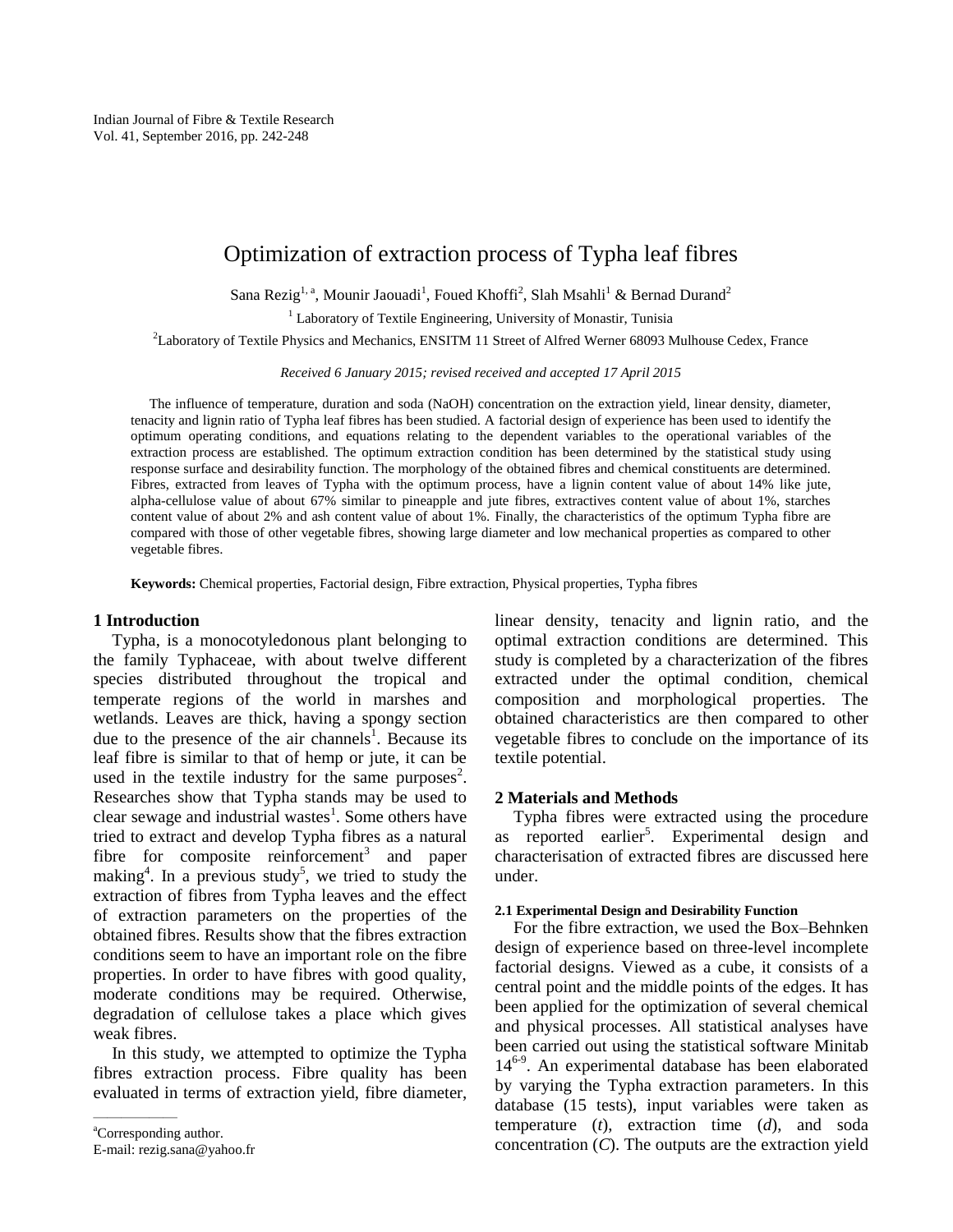(*Y*), diameter (*D*), linear density (*LD*), tenacity (*T*) and lignin ratio (*L*). The independent variables were normalized to values from  $-1$  to  $+1$  in order to make an easy direct comparison of the coefficients of the resulting polynomial equation and an understanding of the effects of individual independent variable on the dependent variables considered (yield, linear density, diameter, fibre tenacity and lignin ratio). Experimental data were fitted to the following second-order polynomial equation:

$$
Y_i = a_0 + a_1 X_C + a_2 X_d + a_3 X_T + a_{11} X_C^2 + a_{22} X_d^2 + a_{33} X_t^2
$$
  
+ 
$$
a_{12} X_C X_d + a_{13} X_C X_t + a_{23} X_d X_t \qquad \dots (1)
$$

where  $Y_i$  is the response of dependent variable [yield]  $(Y_Y)$ , diameter  $(Y_D)$ , linear density  $(Y_{LD})$ , tenacity  $(Y_T)$ and lignin ratio  $(Y_L)$ ];  $X_T$ ,  $X_d$  and  $X_c$  are the normalized values of  $t$ ,  $d$  and  $C$  respectively; and a<sub>0</sub>, a<sub>i</sub> and a<sub>ij</sub> are the unknown characteristic constants estimated from the experimental data.

Therefore, this experimental design would be used to optimize the extraction conditions of Typha fibres, where it is necessary to achieve the right combination of parameters (*C*, *T*, and *d*) as shown below:

- Minimizes *D*, *LD*, *L*
- Maximizes *Y* and *T*.

Among the optimization tools that can be used, there is the desirability function. In this study, we used two types of desirability functions (di) to maximize and minimize (Fig. 1). Using this mathematical functions we will calculate individual desirability for each property *d<sup>i</sup>* (*i = D, LD, L, Y* and *T*). We calculated the global desirability using



the Derringer and Suich desirability function<sup>10</sup>, as defined below:

$$
dg = \sqrt[w]{(dD^{WD} \times dLD^{wLD} \times dL^{wL} \times dY^{wY} \times dT^{wT})} \dots (2)
$$

where  $w_i$  ( $i = D$ , LD, L, Y and T) is the relative weight to indicate the property's  $(Y_i)$  importance in the  $d_g$ desirability function; and *w* is the sum of *wi*.

The compromise between the properties was better when  $d_g$  is increased; it became perfect when  $d_g$  was equal to 1. When the satisfaction degree (*di*) of the property  $Y_i$  was equal to 0, the response has a value outside of tolerance, the function  $d_g$  was equal to 0 and the compromise was rejected $1$ . So, the optimum combination of *C*, *t* and *d* is the one that gives  $d_{g}$  close to 1.

Thus, to maximize a property  $Y_i$ , the desirability function  $[(Fig. 1(a)]$  has to be used, where the individual desirability  $(d<sub>v</sub>)$  was calculated as follows:

$$
di = \begin{cases} 0 \text{ if } y_i \leq y_{i,\text{min}} \\ \left[ \frac{y_i - y_{i,\text{min}}}{y_{i,\text{max}} - y_{i,\text{min}}} \right]^{ri} \text{ if } y_{i,\text{min}} \prec y_i \prec y_{i,\text{max}} \quad \dots (3) \\ 1 \text{ if } y_i \geq y_{i,\text{max}} \end{cases}
$$

To minimize a property  $Y_i$ , the desirability function  $[(Fig. 1(b)]$  has to be used, where the individual desirability  $(d<sub>i</sub>)$  was calculated as follows:

$$
di = \begin{cases} 1 \text{ if } y_i \leq y_{i,\text{min}} \\ \left[ \frac{y_i - y_{i,\text{max}}}{y_{i,\text{min}} - y_{i,\text{max}}} \right]^{ri} \text{ if } y_{i,\text{min}} \prec y_i \prec y_{i,\text{max}} \quad \dots (4) \\ 0 \text{ if } y_i \geq y_{i,\text{max}} \end{cases}
$$

#### **2.2 Characterization of Extracted Fibres**

The use of optimization procedures to improve the process conditions and to obtain a product with certain characteristics is essential when a low production costs and low use of energy are desired. A search for significant effects on quality parameters is demanding $12$ . The properties of the Typha leaf fibres are determined by the physical, mechanical and chemical properties of the morphological constituents and their interfaces.

#### *2.2.1 Chemical Composition*

The chemical composition of natural fibres varies Fig. 1— Desirability function to (a) maximize and (b) minimize depending upon the type of fibre. Primarily, cellulosic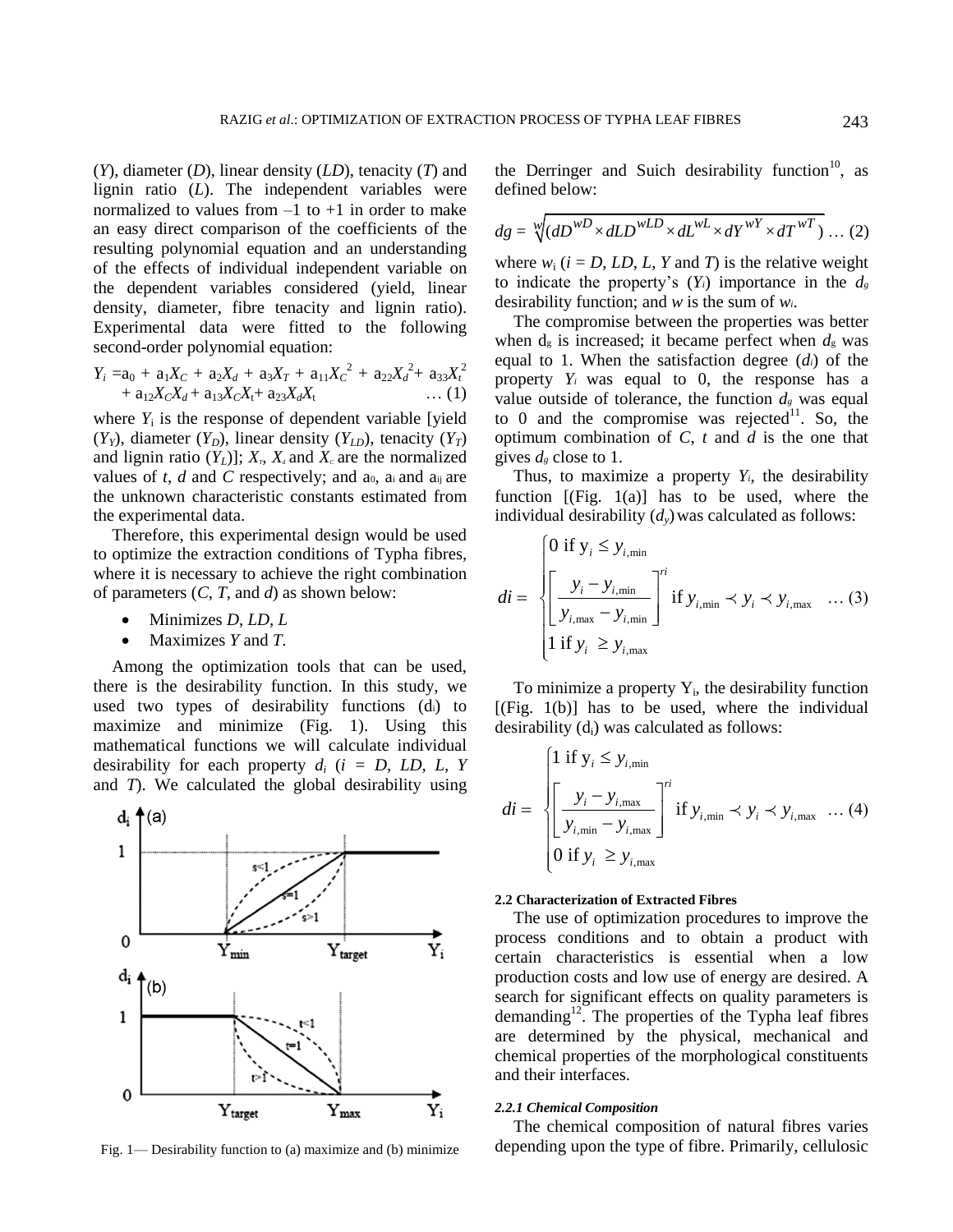fibres contain cellulose, hemicelluloses, pectin and lignin. The properties of each constituent contribute to the overall properties of the fiber<sup>13</sup>. Lignin plays the role of binding the fibres of cellulose. Alkaline treatment is used for the release of fibres just as it is one of the standard procedures in the pulp and paper industries for lignin removal. Lignin can be dissolved in sodium hydroxide (NaOH) solution and the cellulosic fibres can be extracted with relative ease. NaOH causes dissolution of lignin by breaking it into smaller segments whose sodium salts are soluble in the medium<sup>14</sup>. In order to optimize the fibre extraction process, ratio of Lignin was determined according to ASTM standard Test method D 1106 – 96 (2001).

Besides, chemical constituents of obtained fibres under optimum conditions, such as alpha-cellulose, lignin, starches, extractives and ash content were determined following TAPPI and ASTM standard methods such as T 203 cm-09; T 222 om-11/ASTMD 1106 (2001); ASTMD 1110 (2001) / T207 cm-08; ASTMD 1107(2001); and T 211 om-12/ ASTMD 1102 (2001) respectively.

#### *2.2.2 Yield Measurement*

Natural fibre extraction processes could be employed in different procedures, including mechanical, biological and chemical methods. Different techniques offered advantages and difficulties according to the quality and amount of fibres obtained<sup>14, 15</sup>. So, yield of fibres (Y %) seems to be an important factor in the optimization of fibre extraction parameters. It is measured using the procedure as reported earlier<sup>5</sup>.

#### *2.2.3 Fineness Measurment*

Fineness in textile is one of the most important characteristics that affects application and quality of the final products. Therefore, it is important to determine the fineness of natural fibres since it's considered an important factor to define their cost and quality. With natural materials the fibre diameter does not have a single value but it has a fairly wide distribution of sizes even in material of one type, for example wool from a single sheep<sup>16</sup>. The fineness of Typha leaf fibres was given by measuring the diameter and the linear density. They were measured using the procedure as reported earlier<sup>5</sup>.

## *2.2.4 Strength at Break*

The quality of jute or any textile fibre largely depends on its two important properties, namely fineness and strength. The tensile tests of the fibres were performed using the procedure as reported earlier<sup>5</sup>.

## **3 Results and Discussion**

#### **3.1 Optimization of Extraction Process**

Table 1 summarizes the statistics of the measured properties. The Minitab software was used to conduct a multiple linear regression analysis involving all terms in Eq. (1). The coefficient of variation for each dependent variable was calculated and the results are found between 15% and 34%; they are considered acceptable. In fact, for sensory that uses consumers as panelists (subjective by nature), the coefficient of variation may reach high as 40% value and it can be still considered acceptable. Unlike synthetic fibres, the coefficient variance of natural cellulosic fibres properties is high  $(CV\% \sim 30-45)$  <sup>17</sup>. In fact, natural fibres have little resistance towards environmental influences and show an intrinsic variability of their properties. Hence, the use of natural fibres depends on the environmental conditions which are likely to influence ageing and degradation effects.

In the evaluation of experimental designs, a mathematical model is provided to relate the response variable with the factor effects. The terms of the corresponding equations accompanied by their corresponding  $\mathbb{R}^2$  value and the p-value at a 95% confidence limit are shown in Table 2. The equations are subjected to non-linear programming using Minitab software in order to determine the optimum values of the dependent variables.

The regression coefficients of the models for  $Y_{\text{LD}}$ ,  $Y_D$ ,  $Y_Y$ ,  $Y_T$  and  $Y_L$  are given in Table 2. The significance of each model is determined by the p-value. The smaller the p-value, the more significant is the corresponding coefficient. The results indicate that the model is significant ( $p < 0.05$ ). As shown in Table 2, the  $R^2$  of each second-order polynomial regression is 95.9, 96.8, 73.9, 74.6 and 94.6 for *Y*<sub>LD</sub>,  $Y_{\rm D}$ ,  $Y_{\rm Y}$ ,  $Y_{\rm T}$  and  $Y_{\rm L}$  respectively. The results also

| Table 1—Statistics of measured properties |        |       |        |                                                     |  |  |  |
|-------------------------------------------|--------|-------|--------|-----------------------------------------------------|--|--|--|
| Property                                  | Mean   |       |        | Minimum Maximum Coefficient<br>of variation<br>$\%$ |  |  |  |
| Linear lensity, tex                       | 21.51  | 10.02 | 29.56  | 23.33                                               |  |  |  |
| Diameter, um                              | 307.84 | 141.3 | 495.46 | 33.98                                               |  |  |  |
| Yield, %                                  | 36.02  | 25.12 | 46.65  | 15.32                                               |  |  |  |
| Tenacity, cN/tex                          | 10.11  | 7.23  | 15.11  | 23.63                                               |  |  |  |
| Lignin, %                                 | 17.53  | 11.83 | 25.25  | 20.70                                               |  |  |  |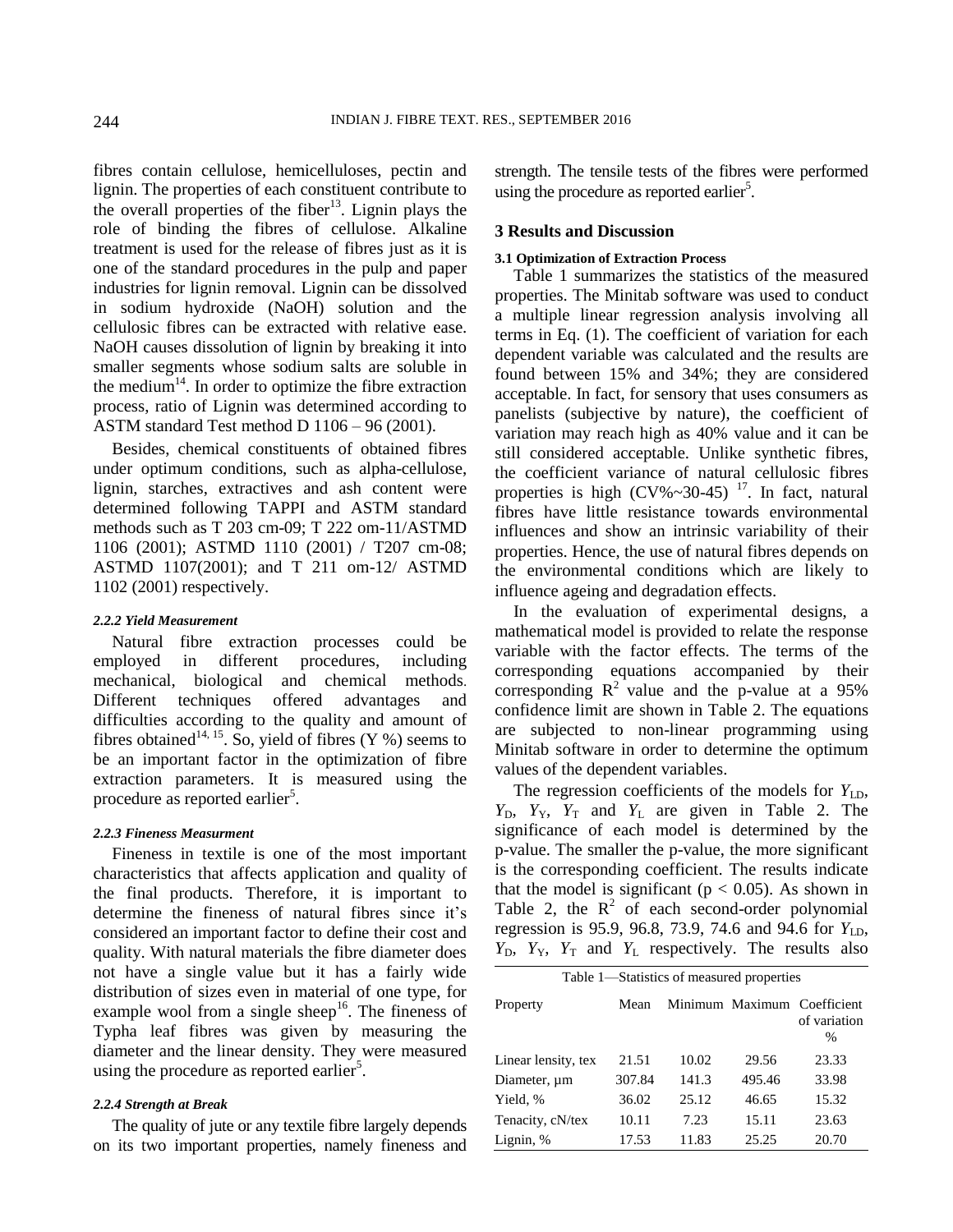indicate that the model used to fit the response variables is significant and adequate to represent the relationship between the response and the independent variables.

For second order models, optimization using the desirability function technique is the recommended tool<sup>18,19</sup>. It is based on the idea that the 'quality' of a product or process has multiple quality characteristics<sup>20</sup>. The desirability approach, proposed initially by Derringer and Suich (1980), seems very promising for optimizing simultaneous response variables, besides being easily performed $^{20}$ .

The aim is to convert each response into an individual desirability. The optimum values and corresponding normalized values for the independent variables are shown in Table 3. The optimum levels

| Table $2$ — Values of coefficients and statistical parameters for |             |                         |           |           |          |  |  |  |
|-------------------------------------------------------------------|-------------|-------------------------|-----------|-----------|----------|--|--|--|
| different dependent variables                                     |             |                         |           |           |          |  |  |  |
| Coefficients                                                      | Linear      | Diameter Yield Tenacity |           |           | Lignin   |  |  |  |
| and statistical                                                   | density tex | μm                      | $\%$      | $cN$ /tex | $\%$     |  |  |  |
| parameters                                                        | (LD)        | (D)                     | (Y)       | (T)       | (L)      |  |  |  |
| a0                                                                | 21.563      | 292.373                 | 38.240    | 11.860    | 13.906   |  |  |  |
| a1                                                                | $-1.723$    | $-40.610$               | $-1.546$  | 1.023     | $-1.750$ |  |  |  |
| a2                                                                | $-1.347$    | -29.988                 | $-1.3437$ | 0.043     | $-0.810$ |  |  |  |
| a3                                                                | $-5.833$    | $-124.750$              | 4.505     | $-0.125$  | $-2.342$ |  |  |  |
| al 1                                                              | 1.842       | 20.358                  | 0.451     | 0.177     | 1.492    |  |  |  |
| a22                                                               | $-1.175$    | -9.817                  | 0.876     | 0.222     | 0.337    |  |  |  |
| a33                                                               | $-0.767$    | 18.453                  | $-5.491$  | $-3.675$  | 4.957    |  |  |  |
| a12                                                               | $-0.465$    | 0.955                   | <b>NS</b> | <b>NS</b> | $-0.002$ |  |  |  |
| a13                                                               | 0.087       | $-1.785$                | NS.       | NS        | 0.997    |  |  |  |
| a23                                                               | $-1.270$    | 6.115                   | NS        | <b>NS</b> | 0.592    |  |  |  |
| $R^2$                                                             | 95.9        | 96.8                    | 73.9      | 74.6      | 94.6     |  |  |  |
| p-value                                                           | 0.006       | 0.003                   | 0.044     | 0.04      | 0.011    |  |  |  |
| $NS - Non$ significant value.                                     |             |                         |           |           |          |  |  |  |

| Table $3$ — Optimum value of properties                                                  |               |       |       |         |  |  |  |  |
|------------------------------------------------------------------------------------------|---------------|-------|-------|---------|--|--|--|--|
| Property                                                                                 | Optimum value | $X_C$ | $X_d$ | $X_{t}$ |  |  |  |  |
| Linear density, tex                                                                      | 10.57         | 0.571 |       | 1       |  |  |  |  |
| Diameter, um                                                                             | 131.306       |       | 1     |         |  |  |  |  |
| Yield, %                                                                                 | 46.170        | $-1$  | -1    | 0.784   |  |  |  |  |
| Tenacity, cN/tex                                                                         | 13.43         |       | 1     | $-0.14$ |  |  |  |  |
| Lignin,%                                                                                 | 12.915        | 0.344 | 0.983 | 0.178   |  |  |  |  |
| $X_C$ , $X_d$ , $X_t$ , correspond to the standard values of C, d and t<br>respectively. |               |       |       |         |  |  |  |  |

of the dependent variables for the fibre extraction entailed using a low to high soda concentration, duration and temperature have been used, considering the following:

- (i) Good values for the diameter and linear density properties are obtained using a high duration and temperature (1) and medium to high soda concentration (0.571 - 1).
- (ii) Optimum yield is obtained using low soda concentration and duration, and medium to high temperature.
- (iii)Good values for fibre tenacity is obtained using high soda concentration and duration (1), and a low to medium temperature.
- (iv) Efficient use of the raw material (i.e. obtaining a low lignin ratio) is achieved using medium to high values of the three independent variables.

The operational conditions for the dependent variables (Table 3) were used to calculate the predicted values for the properties of extracted fibre and the deviation from the optimum levels (Table 4).

As we can see from Table 4, good quality and resistant Typha leaf fibres, are obtained using high duration (4h) and soda concentration (30g/L) and low to medium temperature  $(^{\circ}C)$ . With these conditions, the values of the extracted fibres (yield, tenacity and lignin) are departed by only 0 - 20% from their optimum levels. However, the deviation of the diameter and linear density obtained is found too high (90 % and 86% respectively), which varies widely with the extraction parameters. In fact, natural fibres are known to vary in their diameter and cross sectional area along the fibre length. Study conducted by Hashim *et al.*<sup>21</sup> shows that kenaf fibre mean diameter is reduced by 30.12- 42.92% after alkali treatment. They mention that alkali concentration has a higher impact on diameter change, as compared to temperature of alkali treatment. In another paper, they showed that kenaf fibre bundle mean cross-sectional area is reduced from 6.77% to 29.88% after alkali treatment as compared to kenaf mean cross-sectional area. The decrease is due to

Table 4 — Values of dependent variables for the fibre obtained under the stated conditions

| Parameter                                        | LD deviation, % | D deviation, % | <i>Y</i> deviation, % <i>T</i> deviation, % <i>L</i> deviation, % |               |             |
|--------------------------------------------------|-----------------|----------------|-------------------------------------------------------------------|---------------|-------------|
| High temp., duration & medium-to-high soda conc. | $10.56 - 0$     | 135.36-3.09    | 32.6-29.4                                                         | $8.1 - 39.67$ | 16.7-29.35  |
| High temp., duration $&$ soda conc.              | $10.9 - 3.12$   | $131.3 - 0$    | 31.39-32.01                                                       | 8.44-37.15    | 17.38-34.62 |
| Low duration, soda conc. & medium-to-high temp.  | 20.71-95.93     | 284.61-116.76  | $46.17 - 0$                                                       | 9.7-27.8      | 18.26-41.44 |
| High duration, soda conc. & low-to-medium temp.  | 19.66-86        | 250.5-90.78    | 36.66-20.6                                                        | $13.43 - 0$   | 13.38-3.64  |
| Medium-to-high temp., duration $&$ soda conc.    | 17.29-63.57     | 221.51-68.7    | 37.42-18.95                                                       | 12.22-9       | $12.91 - 0$ |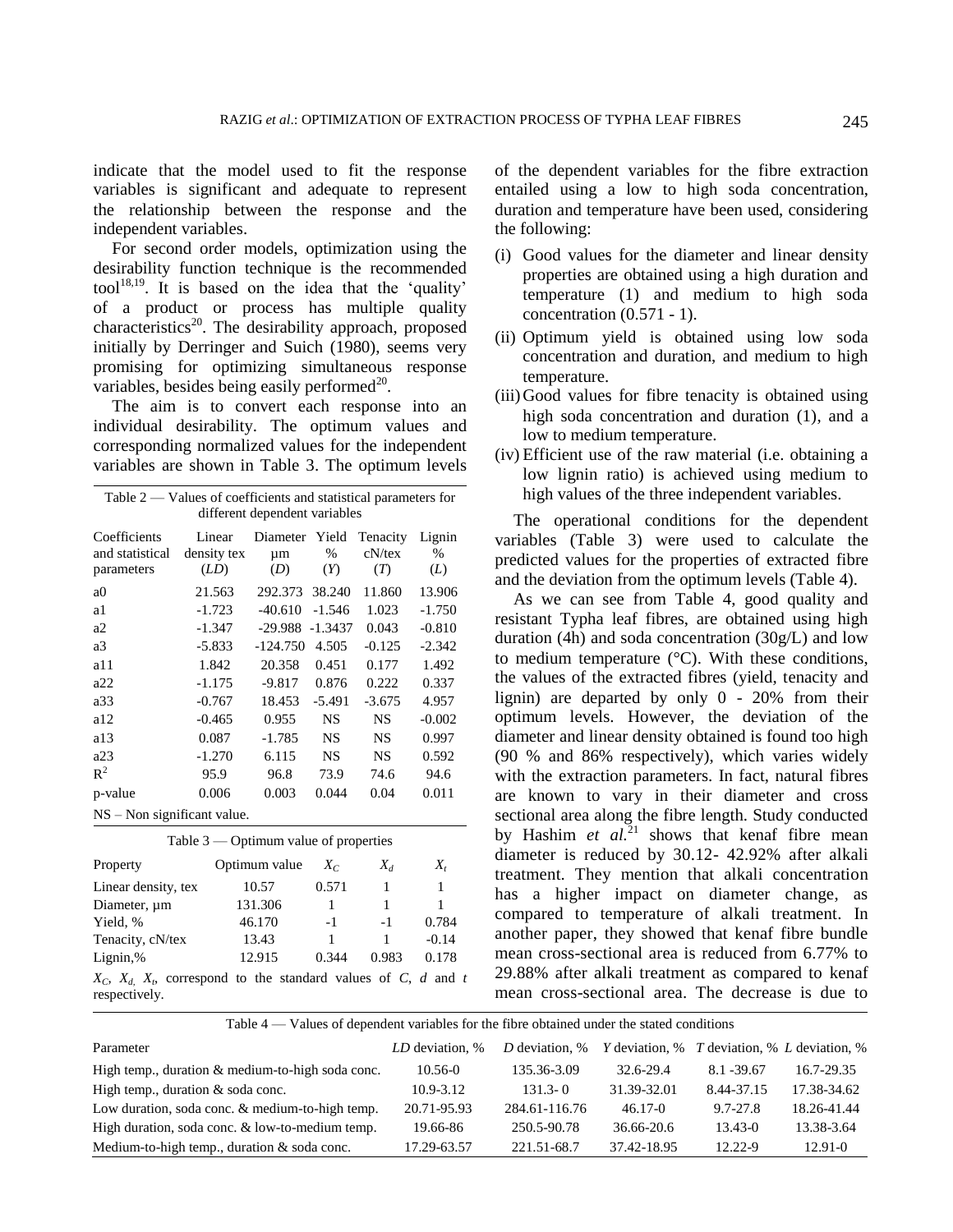swelling reaction during alkali treatment process at different conditions which affect the fibre structure, dimension and morphology<sup>22</sup>.

Once the models have been developed and checked for adequacy, the optimization criteria can be set to find out the optimum extraction process. In this investigation, the optimization criteria are implemented to maximize fibre *T* and *Y* and to minimize *D*, *LD* and *L*. In this criterion, the goal is to reach this objective at minimum NaOH concentration, time, and temperature.

Solving multiple response optimization equations using this technique involves combining multiple responses into a dimensionless measure of performance called the overall desirability function. The desirability approach involves transforming each estimated response  $(Y_i)$  into a unitless utility bounded by  $0 < d_i < 1$ . A higher  $d_i$  value indicates that the response value  $Y_i$  is more desirable, with  $d_i = 0$ signifying a completely undesired response<sup>23</sup>. So, for every experience, we get an individual desirability function for each property that allowed us to know if the property is satisfying or not. For every extraction, we also achieved a global desirability function by affecting the relative weight " $w_i$ " and by using the Derringer and Suich function that represented the degree of global satisfaction of the properties. Fixing our target for each parameter studied we obtained the optimization diagram giving the optimal case and the optimal values of the properties of the fibres studied such as a diameter of the order of 292.37 microns, a linear density of the order of 21.56 tex, a lignin ratio of about 13.9 %, a tenacity of 11.86 cN / tex and a yield of about 38.24%, with a desirable values of all individual desirability functions.

These optimal characteristics are achieved only under optimal conditions of temperature  $(100^{\circ}C)$ , duration (2h) and soda concentration (20g/L). The global desirability obtained is found to be equal to 99.86% which is very significant. The statistical study shows the optimum extraction conditions that minimize the wasting energy, time and soda concentration. Therefore, the extraction cost would be

reduced. So, optimum values obtained are found to be the central point of the box-behnken design.

#### **3.2 Characterization of Optimum Fibre**

In accordance with the optimization results obtained from response surface methodology with desirability function, verification experiments have been carried out at the selected conditions of *T* (100°C), *d* (2h) and *C* (20g/L). Indeed, all experimental results of fibre characteristics in the optimal conditions (**1**) and those given by the desirability function (**2**) are shown in Table 5.

From Table 5, it is found that the experimental results (**1**) are in good agreement with the statistical conditions (**2**) as proposed and the sample is validated. Thus, it can be seen that the second-order model is adequate to determine the optimum values of the dependent variables.

Besides, as compared to others vegetable fibres, alkali- treated Typha fibres are less resistant. The observed variation in mechanical properties of these fibres can be explained in terms of structural variables such as number of cells, cell wall thickness, microfibrillar angle, cellulose content and molecular structure. Other variables such as source, age and processing presumably remain constant in view of the collection of the fibres from the same place.

## *3.2.1 Chemical Composition and Morphological Characterization*

Table 6 shows that Typha leaf fibre has a chemical composition similar to other vegetable fibres with a 67.3% of alpha cellulose like jute and pineapple leaf fibres and 13.65% of lignin comparable to jute fibres but more than cotton, ramie and pineapple leaf fibres.

Figure 2 represents longitudinal views of the studied Typha fibres. Their structure is similar to a natural composite composed of ultimate fibre bundles of cellulose, thus forming the fibrous reinforcement, linked together by gummy and waxy substances, constituting the matrix, as also shown by other researcher<sup>17</sup>. After soda treatment, SEM micrographics show modification in surface morphology. In addition, the following reaction takes place as a result of alkali treatment $^{24-26}$ :

| Table 5 — Comparision of extracted typha fibre with experimental $(1)$ and statistical $(2)$ method |        |        |                          |                                            |                          |                          |                             |
|-----------------------------------------------------------------------------------------------------|--------|--------|--------------------------|--------------------------------------------|--------------------------|--------------------------|-----------------------------|
| Property                                                                                            |        |        | Nettle $30$              | Kenaf $(10\%$ alkali treated) <sup>o</sup> | $\text{Jute}^{31}$       | $\mathrm{Cotton}^{31}$   | Iranian Typha <sup>32</sup> |
| Tenacity, cN/tex                                                                                    | 12.41  | 11.86  | 59.3                     | 40                                         | 31                       | 32                       | 18.32 - 40.95               |
| Yield, %                                                                                            | 37.82  | 38.24  | $\overline{\phantom{a}}$ | $\overline{\phantom{0}}$                   |                          | $\overline{\phantom{0}}$ |                             |
| Linear density, tex                                                                                 | 22.47  | 21.56  |                          | 4.5                                        | $\overline{\phantom{0}}$ | $\overline{\phantom{0}}$ | $3.92 - 7.3$                |
| Diameter, um                                                                                        | 303.86 | 292.37 | 30                       | $50 - 80$                                  | 47                       | $12 - 25$                | $\overline{\phantom{0}}$    |
| Lignin, $%$                                                                                         | 13.65  | 13.90  | $\overline{\phantom{a}}$ | $\overline{\phantom{0}}$                   | $\overline{\phantom{0}}$ | $\overline{\phantom{0}}$ | -                           |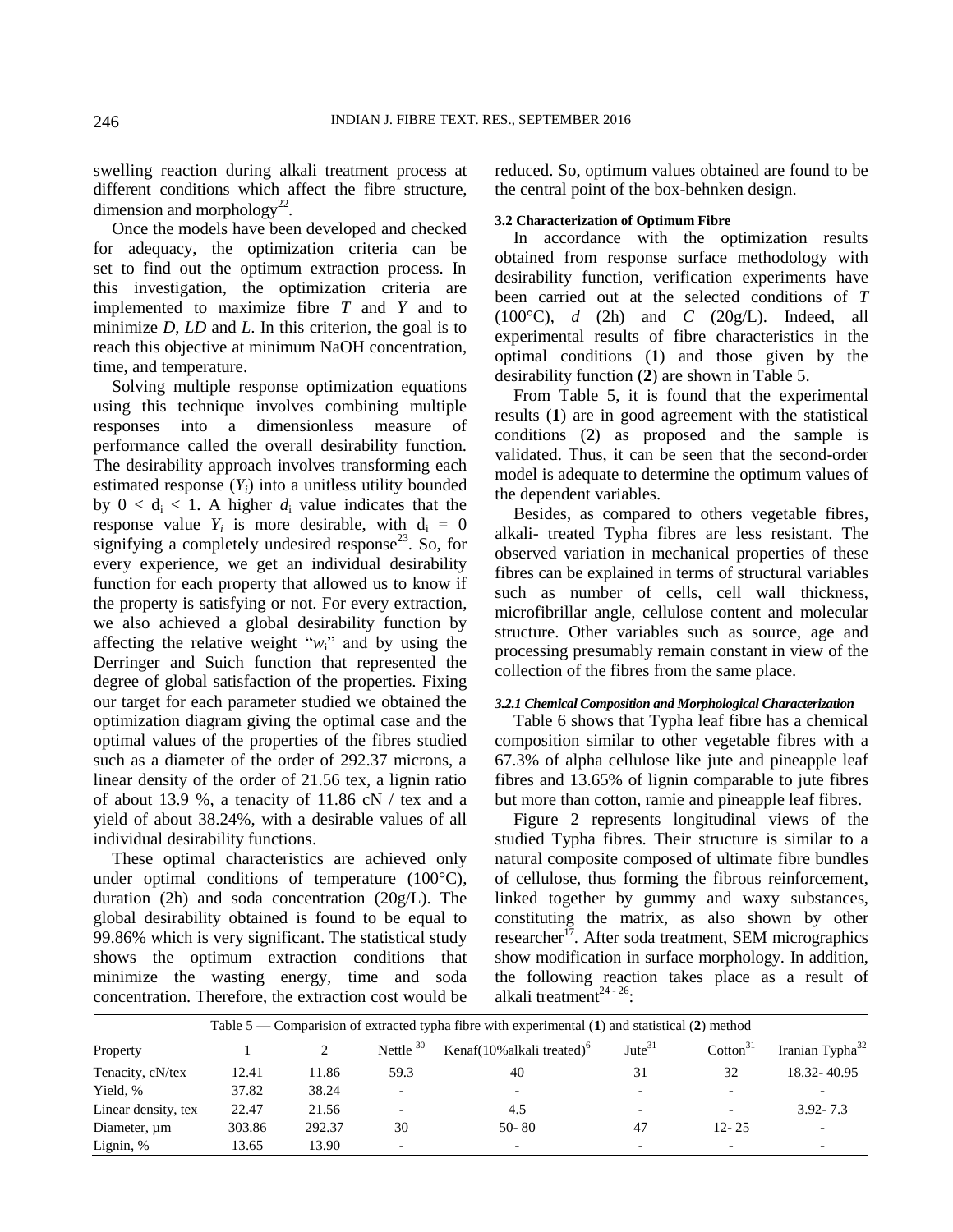| Table $6$ — Comparative chemical composition of Typha leaf fibre<br>in per cent $33$ |       |                                                             |      |      |          |  |  |
|--------------------------------------------------------------------------------------|-------|-------------------------------------------------------------|------|------|----------|--|--|
| Parameter                                                                            | fibre | Typha leaf Pinneapple Capsularis Ramie Cotton<br>leaf fibre | jute |      |          |  |  |
| Solubility in<br>hot water<br>(starches)                                             | 2.06  |                                                             |      |      |          |  |  |
| Amount of<br>extractives                                                             | 1.24  | 3.3                                                         | 0.9  | 0.3  | 0        |  |  |
| Lignin                                                                               | 13.65 | 4.4                                                         | 13.2 | 0.5  | $\theta$ |  |  |
| Alpha-<br>cellulose                                                                  | 67.3  | 69.5                                                        | 61   | 86.9 | 94       |  |  |
| Ash                                                                                  | 1.07  | 0.9                                                         | 0.5  | 1.1  | 1.2.     |  |  |



Fig. 2—SEM of Typha leaf fibre treated at the optimum conditions (a) longitudinal and (b) cross- sectional views

Fibre–OH+NaOH  $\rightarrow$  Fibre – O' –Na<sup>+</sup>+ H<sub>2</sub>O+impurity … (5)

In this structure, the OH groups of the cellulose are converted into O – Na groups, expanding the dimensions of molecules. Subsequent rinsing with water will remove the linked Na-ions and convert the

cellulose to a new crystalline structure<sup>27</sup>. After alkali treatment, the crystallinity of fibres increases<sup>28</sup>, which might be attributed to the removal of the cementing materials, leading to a better packing of cellulose chains.

Additionally, treatment of the fibres with NaOH might lead to a decrease in the spiral angle and increase in molecule orientation. Then soda treatment cleans the fibre surface of a large amount of impurities (gummy and waxy substances). This figure shows that the chemical process of extraction using sodium hydroxide allows the separation of ultimate fibres.

It can also be seen that a number of lumpy strips exists on the surfaces of the treated fibers (Fig. 2), which might be due to mercerization of NaOH resulting in partial removal of wax or fatty substances. It is a well-known fact<sup>29</sup> that there are binder lignin and fatty substances which hold the unit cells firmly in a fiber as reported in the case of jute fibre  $30, 31$ .

The cross-sectional investigation of Typha fibres shows initially intact bundles (Fig. 2). It seems that some materials are still attached to several bundles and form a relatively large fragment. This finding shows that the obtained fibre is multicellular in nature just like jute and pineapple leaf fibres. Thus, we conclude that Typha fibres are held by gum in bundles with different fibre numbers and sizes.

## **4 Conclusion**

The optimum extraction conditions are found to be the central point of the box-behnken design with medium soda concentration, duration and temperature (time 3h; temperature 100°C; soda concentration  $20g/L$ ). At these conditions, experimental results show an extraction yield of 37.82%, a tenacity of 12.41 cN/tex, a linear density of 22.47 tex, a diameter of 303.86 µm and a lignin ratio of 13.65%. The experimental results are found in good agreement with the predicted value. The Typha leaf fibres obtained must be more characterized in the future using DRX, DMA, DTA/TGA… in order to identify its appropriate uses like paper products, nonwoven, geotextiles, and composites.

## **References**

- 1 Kumar J & Sheel R, *J Fund Appl Life Sci*, 2 (2012) 234.
- 2 Mortasavi S M & Moghadam K M , *J Appl Polym Sci*, 113 (2009) 3307.
- 3 Wuzellaa G, Mahendrana A R, Bätgeb T, Jurya S & Kandelbauerb A, *Ind Crops Prod*, 33 (2011) 683.
- 4 Jahan M S, Islam M K, Chowdhury D A N, Moeiz S M I & Arman U, *Ind Crops Prod,* 26 (2007) 259.